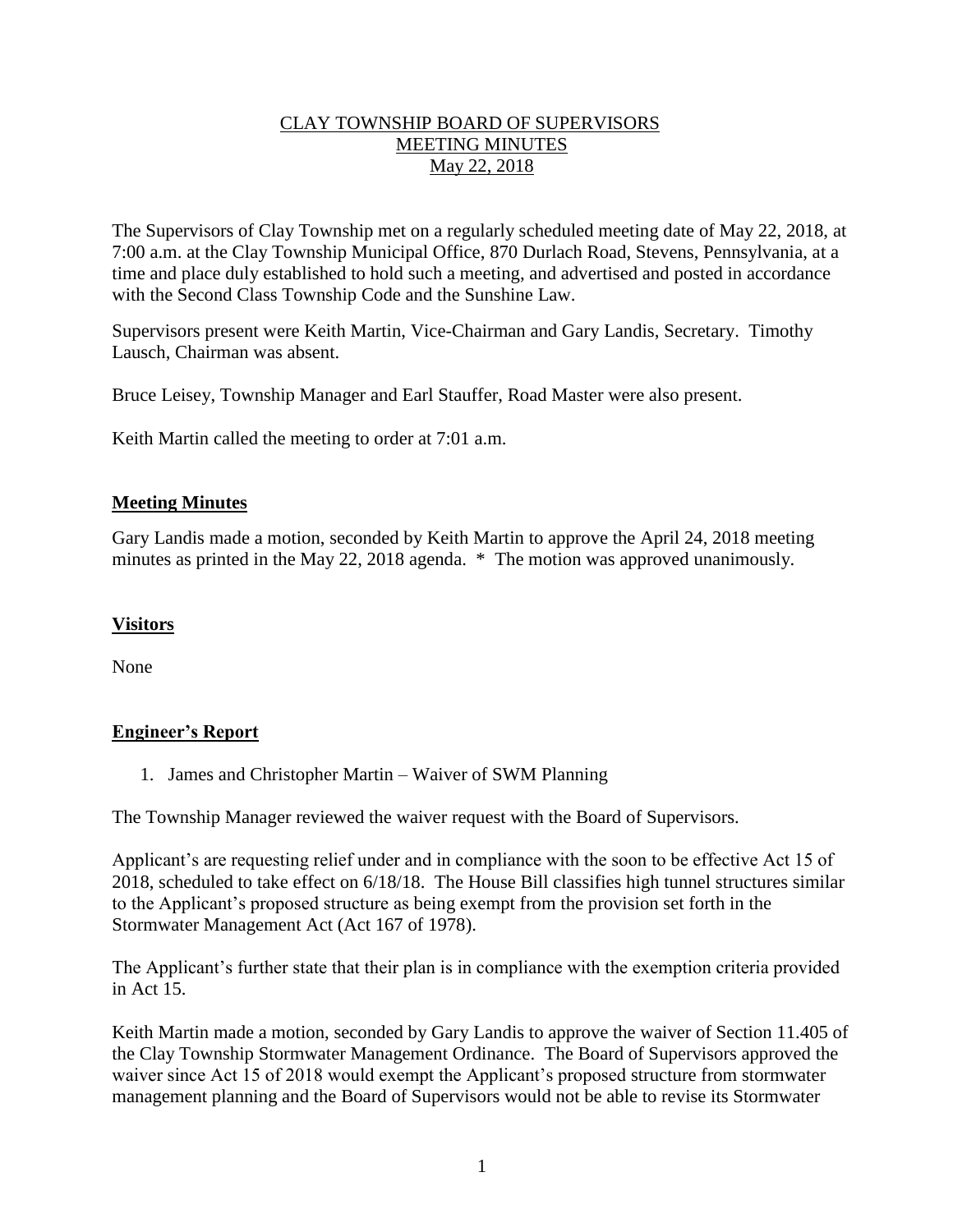Management Ordinance by the effective date of Act 15 and the Applicant indicated he is in a time constraint to construct the proposed structure in time for this year's growing season. \* The motion was approved unanimously.

Keith Martin made a motion, seconded by Gary Landis to approve waiver of requirements to pave a minimum of 25' driveway from the road. The driveway in question is already established without hard surface. The Board of Supervisors reserves the right to require paving in compliance with the Ordinance if the existing surface fails to maintain its hard surface. \* The motion was approved unanimously.

## **Old Business**

1. Furnace Hill Road and Stony Lane Storm Water Issues

Bruce Leisey informed the Board of Supervisors of an agreement reached with Refreshing Mountain Camp to install erosion socks on north side of Stony Lane.

The Township Engineer is working on a plan to install another stormwater pipe under Stony Lane.

#### **New Business**

1. Discussion on Mariner East 2 Grant Program

John Williamson, TeamAg, expressed interest in writing a grant proposal for Clay Township for the Mariner East 2 Grant Program.

After discussion, Keith Martin made a motion, seconded by Gary Landis to authorize the Township Manager to send letter of support. \* The motion was unanimously approved.

2. Support Letter for West Cocalico Township for Mariner East 2 Grant Program

The Board of Supervisors received a request for a Letter of Support from West Cocalico Township for their grant applicant to Mariner East 2 Grant Program.

Keith Martin made a motion, seconded by Gary Landis to authorize Township Manager to sent Letter of Support to West Cocalico Township. \* The motion was unanimously approved.